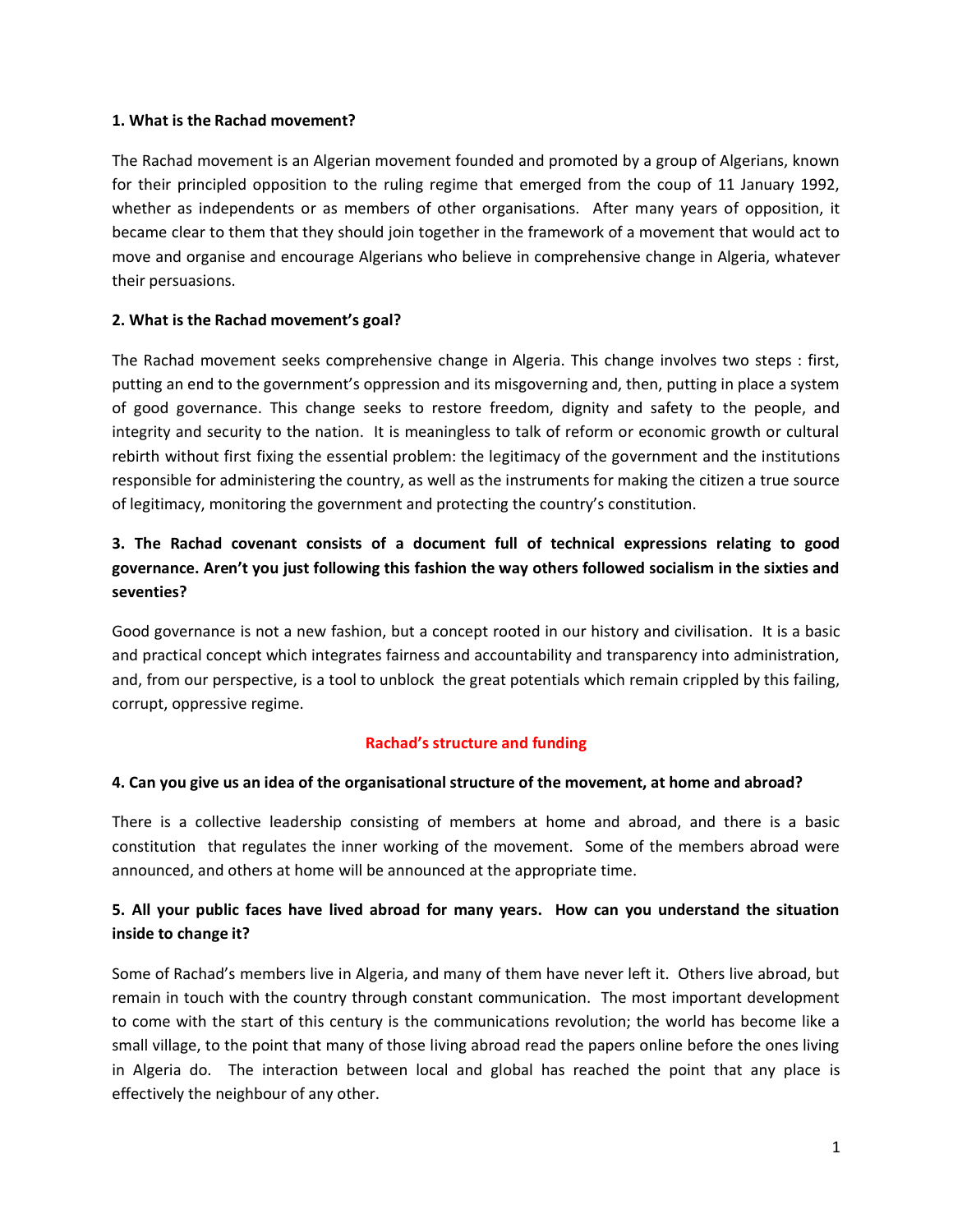### **6. Where do you fund the movement's activities from?**

So far, all funding comes from members' contributions, in the sense that each member of the movement funds his own work himself completely. The most valuable resource our members contribute is their time, sincerity and dedication; this is the thing that matters the most because we know that the most important capital is human capital. As Rachad's efforts expand, members' contributions will be required in a manner suited to the salary of each member. We call on all Algerians at home and abroad who believe in the goals and principles of Rachad to support Rachad financially and through their efforts and time, each according to their means. The matter is one for the whole people, not for individuals. Under no circumstances will we accept material support from any foreign party whatsoever, irrespective of the circumstances. The requirement of transparency in all that relates to the Rachad movement is a key principle that we will not compromise on.

### **7. Why aren't we seeing any women among Rachad's membership? Do you think that women are not suited to participating in or leading Rachad?**

We have no problem with that – to the contrary, we would like to have women not only in Rachad's membership but in its highest ranks too. We in Rachad consider women to be an essential part of society, and hence also an essential part of any change. Women have every right to be politically active.

#### **8. I like the principles of the Rachad movement and want to join it. What should I do?**

To join us, contact one of our members securely and directly, by filling in the form and paying membership fees. At the Rachad website there is a form for this purpose.

### **Rachad and change in Algeria**

### **9. Is Rachad an armed resistance movement?**

The Rachad Movement is a resistance movement, but does not advocate the use or the threat of force to achieve change; instead it adopts nonviolent methods such as demonstrations and civil disobedience. The principle of Rachad is that there is no justification for the use of arms to change the current political situation in Algeria, whether in principle or from a pragmatic perspective.

#### **10. Why a movement for change now?**

Because, notwithstanding the regime's propaganda, Algeria is in danger. Its political and legislative institutions are broken; its security institutions are being used to suppress the people, rather than to keep them secure ; its economy is reeling from the effects of mismanagement, bribery and embezzlement. The geopolitical threats and regional conflicts combined with the loss of legitimacy of the government clearly put the unity and sovereignty of Algeria at risk. This state of affairs can be changed only if the best among Algerians act vigorously and responsibly, and this is why Rachad was set up as an effort to put an end to oppression and corruption, and then to build a state of justice and good governance.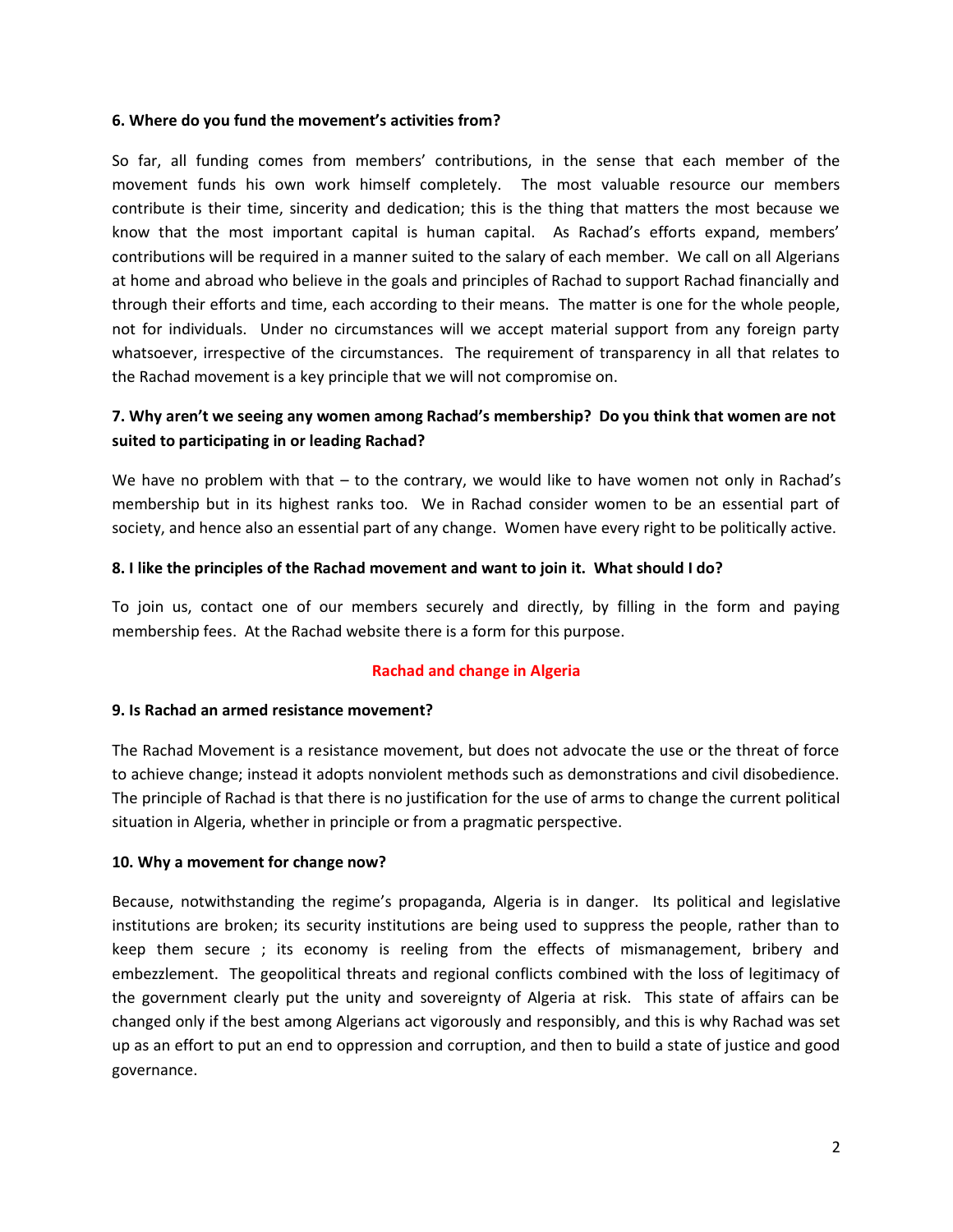# **11. What makes you in the Rachad movement think that the Algerian people want to change this regime?**

First, because we are Algerians. We feel the pulse of the street; we feel the hopes and aspirations of the people; we feel their pain. The news speak daily of demonstrations and riots in Algerian towns and villages, and people take daily to the streets for one reason or another, blocking roads, attacking the symbols of authority whether police or military or administration or "elected" representatives, burning government buildings and town halls... These actions, though usually bloodily suppressed, demonstrate that people want to change this disastrous reality. The Algerian people endured 130 years of destructive settler colonialism without ever once giving up hope of change. Local uprisings continued over decades and ultimately led to the revolution of November 1954 which changed the disastrous situation. A sharp reader of history and the present will see clearly on the horizon an Algerian people's uprising that will put an end to oppression and corruption.

# **12. You speak of nonviolent uprisings and demonstrations. Can you restrain the people rising up, bearing in mind how "hot-blooded" Algerians are?**

The members of Rachad agree to use only nonviolent methods, and seek to raise awareness and train people to practice nonviolent methods of change. They are aware of the importance and their responsibility of keeping to this principle. We shall always work to make the change not a gamble but a victory for all Algerians.

### **13. Why doesn't the Rachad Movement use the democratic elections as its tool for change?**

The road of democratic elections has not been open for a single day, apart from the years 1989-1991. The 1991 parliamentary elections, won by a party that the coup generals refused to accept, were cancelled and the generals proceeded to wage a dirty war against Algeria, state and society. Electoral fraud continues to rot political life, and no election has been free or transparent since. Elections take place under a State of Emergency, issued in 1992, which allows the rulers to dominate every aspect of life in the country. The elections have been emptied of all content and have become a giant fraud, designed to support the ruling intelligence service regime and strengthen it with a civilian façade, a façade of democracy essentially for foreign consumption. Despite this, elections in Algeria can be used as occasions to lay bare the regime's policies and shame them before public opinion, to prepare people to join in the change we call for.

### **14. Why don't you subscribe to the National Reconciliation brought by Bouteflika?**

In brief: because it is neither true reconciliation nor national reconciliation nor any other kind of reconciliation. The least it can be called is attempted fraud, and a giant scam. If we look at the legal document enacting the so-called "reconciliation", we find that it not only absolves criminals their of crimes and grants them immunity against any legal investigation or criminal proceedings, but goes so far as to glorify perpetrators of crimes among the high-ranking officers of the coup and the army and police and militias who committed crimes against humanity and war crimes against Algerians. The so-called "reconciliation charter" is nothing but an acclaim of the criminals and a condemnation of their victims.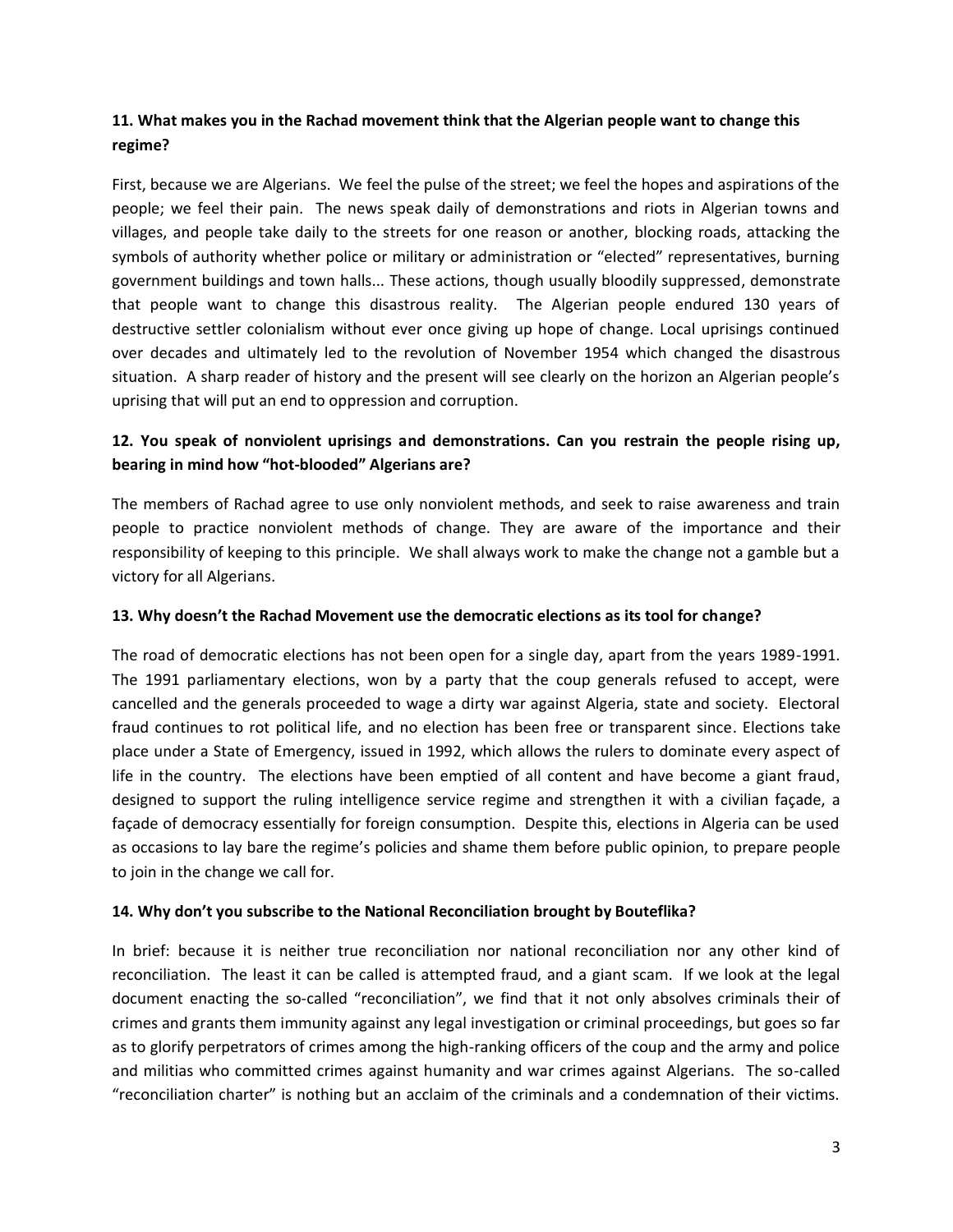Even worse, it decrees jail for up to five years for anyone who so much as questions the authorities' account of the events. The list of facts denied and efforts to fool the people is long. Mr. Bouteflika, who did not participate in the coup of 1992, could have pushed decisively for a resolution of the crisis, but unfortunately he preferred to stick with the advice of those who made him president. He has proved through this charter that he prefers to remain on the side of tyranny and against the Algerian people. If the reconciliation has been genuine, we would have been the first to support it and encourage it and struggle for it. We will not participate in an effort to fool our people – and we know that no one can fool all the people all the time.

## **15. Don't you think that you risk destroying the peace that Algeria has benefited from through the National Reconciliation process?**

First, we are peaceful people, and we are determined to achieve peace, God willing – but not the peace that the regime and its supporters are selling. What has come back is not peace, and what they have promised is not reconciliation. It is true that armed violence has lessened, and that as a result the generals have become convinced that the system is not in danger anymore. There is however evidence that peace has not returned, and that reconciliation has not been accomplished. To recall just a few examples: 1) Stealing has become widespread, it is happening openly in broad daylight before people's eyes. 2) Physical and sexual assaults have become common to the point that no one can keep himself or his family safe; 3) Alcohol and drugs have become pervasive, reaching even primary schools and including universities, secondary schools, barracks, neighbourhoods and playgrounds; 4) Corruption has become normal among state officials, and the amounts looted come to billions of dinars and sometimes billions of dollars; 5) Unemployment is widespread, and poverty and misery have increased, and infectious and chronic diseases have spread, and scarcely anyone trusts anyone in anything. Youths have returned to the mountains bearing arms, and new ones have joined them, while others (the "harraga") are becoming refugees in Europe when don't end up as food for the Mediterranean fish. What peace are they talking about? And what reconciliation are they trying to palm off?

# **16. Why do you not say frankly that you want the generals to be executed in public squares when the government falls?**

That would totally contradict the nonviolent principles of the Rachad Movement. We work to establish elected popular control over the army. We want a radical and comprehensive change to restore sovereignty to the people, but this change must be a responsible change, not "revenge". Those who think with the revenge mentality cannot achieve peace nor build a nation.

# **17. Isn't the method you are proposing for putting an end to the governing system in Algeria similar to what happened in the ex-socialist states such as Ukraine and Georgia?**

There may be some similarity in the method of nonviolent change, but each country has its own peculiarities, and we differ from them in our rejection of any foreign interference. We will never bargain over our country's sovereignty and independence.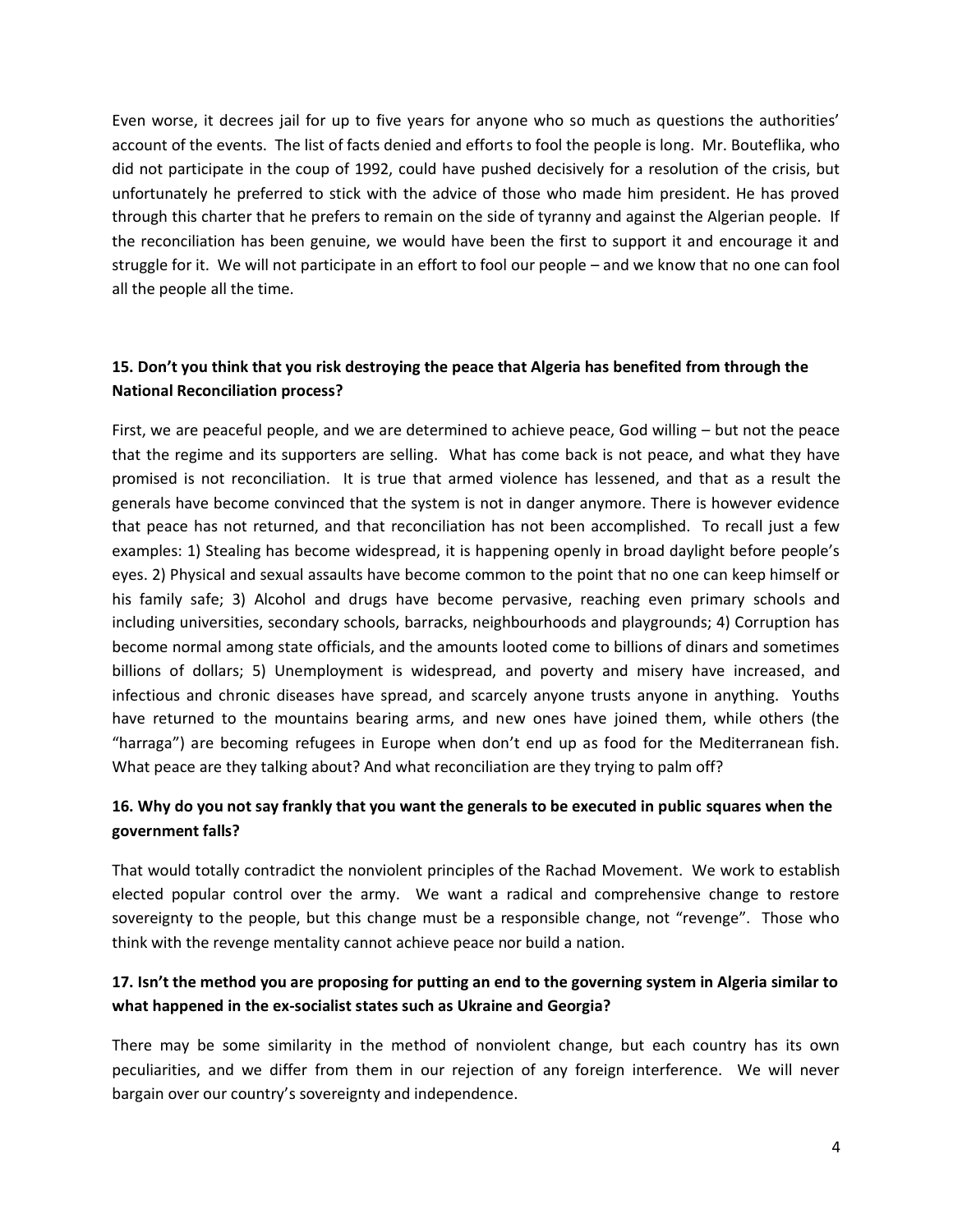#### **Rachad, violence, and armed resistance**

# **18. I have been trying to understand the reasons for the violence in Algeria for many years, but I haven't been able to. Why?**

This matter in fact takes some time to explain, but in brief summary: what opened the gates of hell on Algerians was a group of generals that decided on a coup against an elected president after the first free and fair parliamentary elections (admitted to be such by then-Minister of the Interior General Larbi Belkheir) gave an opposition party – the Islamic Salvation Front (FIS) – a majority of the seats that would allow it to establish the first elected government in Algerian history. A group of generals led by then-Minister of Defense General Khaled Nezzar announced on 11 January 1992 that the elections were cancelled and the democratic journey that had resulted from the blessed uprising of 5 October 1988 was over. In a matter of days this led to the arrest of tens of thousands of the representatives and members of the Islamic Salvation Front and to the killing of hundreds of them, then to popular demonstrations throughout Algeria, to which the generals responded by closing the victorious party and arresting the remainder of its leadership and imposing the state of emergency that remains in force to this day (2009). The response came, and there began a cycle of violence and counter-violence, sometimes through the actions of corrupted or infiltrated groups, sometimes at the hands of official bodies and militias implicated in war crimes and horrifying massacres. The Rachad movement sees the violence as the result of the coup, not just as an ideological deviation.

#### **19. Don't you think that you risk bringing armed violence and massacres back to Algeria?**

Never. We are against the use of armed violence to change the disastrous situation that Algeria is experiencing. We are for non-violent work; although we think that armed resistance is within peoples' rights, particularly against a coloniser, we know that it is not the only tool. It may be the most effective one when the enemy is foreign and well-known and clear-cut, as in the days of the Algerian revolution for example. But we believe that violent action ends up being in the interests of the oppressor regimes. By the beginning of this century, the oppressor regimes had completely mastered the game of violence, to the point that no one can compete with them at it because they control the tools of power and violence. This is their favourite game, because they are prepared to sacrifice hundreds of thousands on the pretext of fighting terrorism. So we call for whoever wants to fight an internal oppressor to avoid violence whatever the provocations, including in self defence, and instead work to raise the people's awareness and make them stand as one against the oppression until it vanishes. That will be our way of resistance: intifadas, riots, peaceful protests until the oppressor regime falls.

### **20. Do you accept the membership of people who have borne arms (or are still bearing arms) in your movement?**

The conditions of membership are:

- Acceptance of the principles and goals of Rachad
- Belief in nonviolent change and desire to participate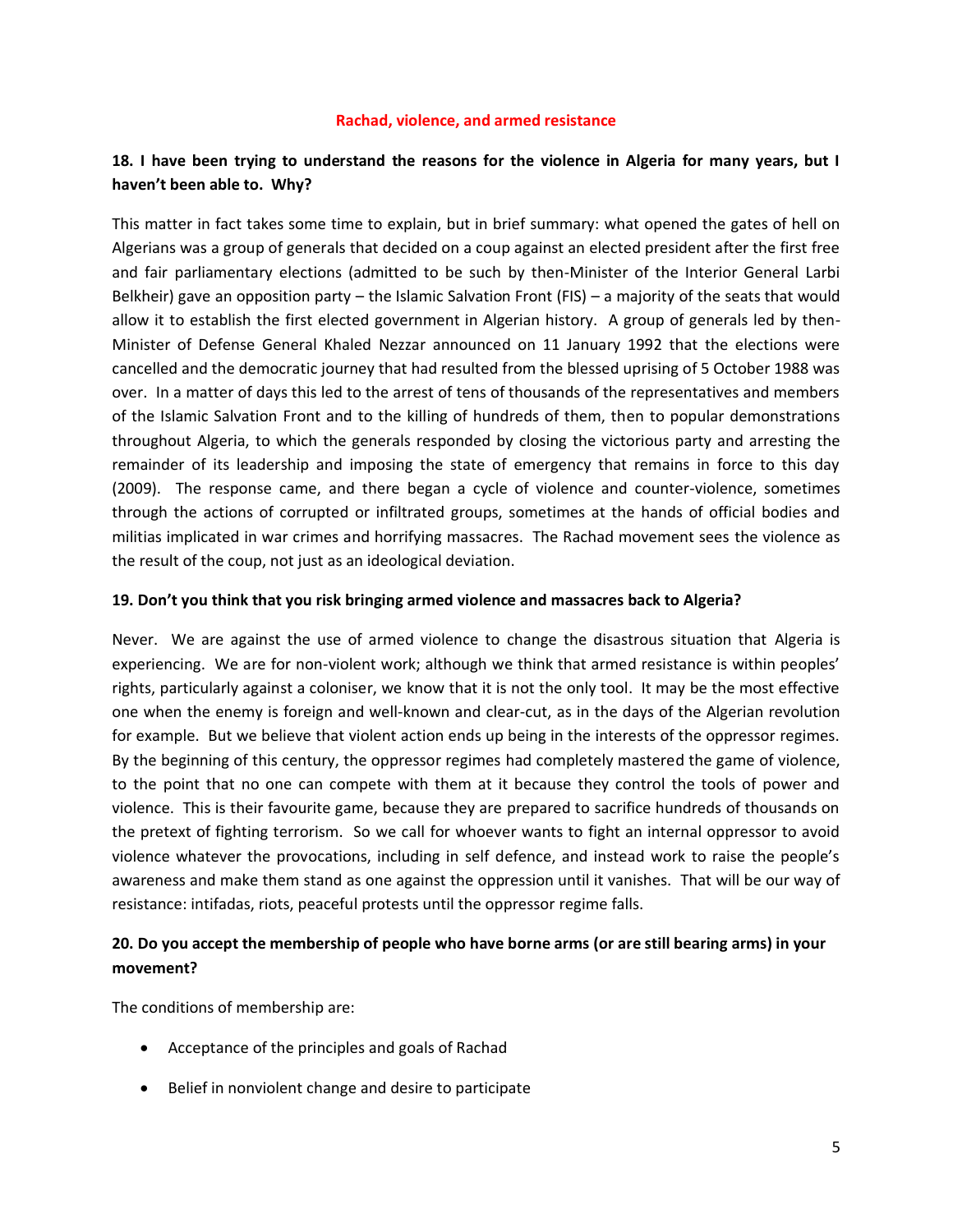• Uprightness and good morals

### **Rachad and the Islamist movement**

### **21. Are you a new version of the Islamic Salvation Front (FIS)?**

No, never, even though some ex-members of the FIS have joined Rachad. Our convictions and principles led many of us to sympathise with the FIS because it was greatly wronged and because that wrong led to a terrible destruction of society and the nation. That sympathy was in truth sympathy with a wronged people, rather than with the party itself. But sympathy does not at all mean subscribing to the principles and program that the FIS espoused, nor the methods and tools it used for itself. Rachad seeks nonviolent comprehensive change to establish a strong, just and well governed state in which Algerians enjoy freedom and dignity. Rachad is not a political party but a political movement for change open to all Algerians, and not a replacement for anything.

## **22. I have read the main document and felt that it has an Islamic spirit and discourse. Are you afraid to say that you are Islamists?**

The crisis of the 1990s revealed an important truth: it exposed the shame of both "Islamists" and "democrats" who supported the coup. This was an important turning point for political imagination, in that not only did belonging to the Islamic movement in its classical sense become inadequate on its own to determine a group's political identity, but the issue of examining the legitimacy of the government and of freedoms became crucial in that respect. Moreover, the *mukhabarat* regime always worked to maintain a deep split between Islamists, nationalists, and secularists; this division cannot be explained by ideological diversity alone. Naturally these groups for their part – whether consciously or not – reinforce this mutual conflict. But the question today is whether an Algerian can be nationalist, guarding the interests of his nation and its independence, *and* Islamic, considering Islam the key component in the identity of Algerians, *and* democratic, accepting the rule of the people – without getting bogged down in the different definitions of democracy? The answer, as we see it, is that this is possible, and we must work to realise it. In view of the importance of this issue, we in the Rachad movement decided to concentrate on the principles that we see as essential to reach good governance, which in our view include the legitimate and reasonable demands of the vast majority of Algerians.

# **23. You speak of a state in the context of Islamic principles. Isn't this a call for the establishment of a fundamentalist state in Algeria?**

Our project is a continuation of the project of the declaration of 1 November 1954, and our goal is a state of justice and good governance.

### **24. When you speak about good governance (***hukm raashid***), do you mean to take Algeria 14 centuries backwards?**

We mean  $21^{st}$  century good governance accommodating the needs of the era. This does not contradict seeking inspiration from the era of the righteous (*raashid*) caliphs and other rulers and people of justice from every civilisation. By the word *Rashaad*, in its political sense of concern to us here, we intend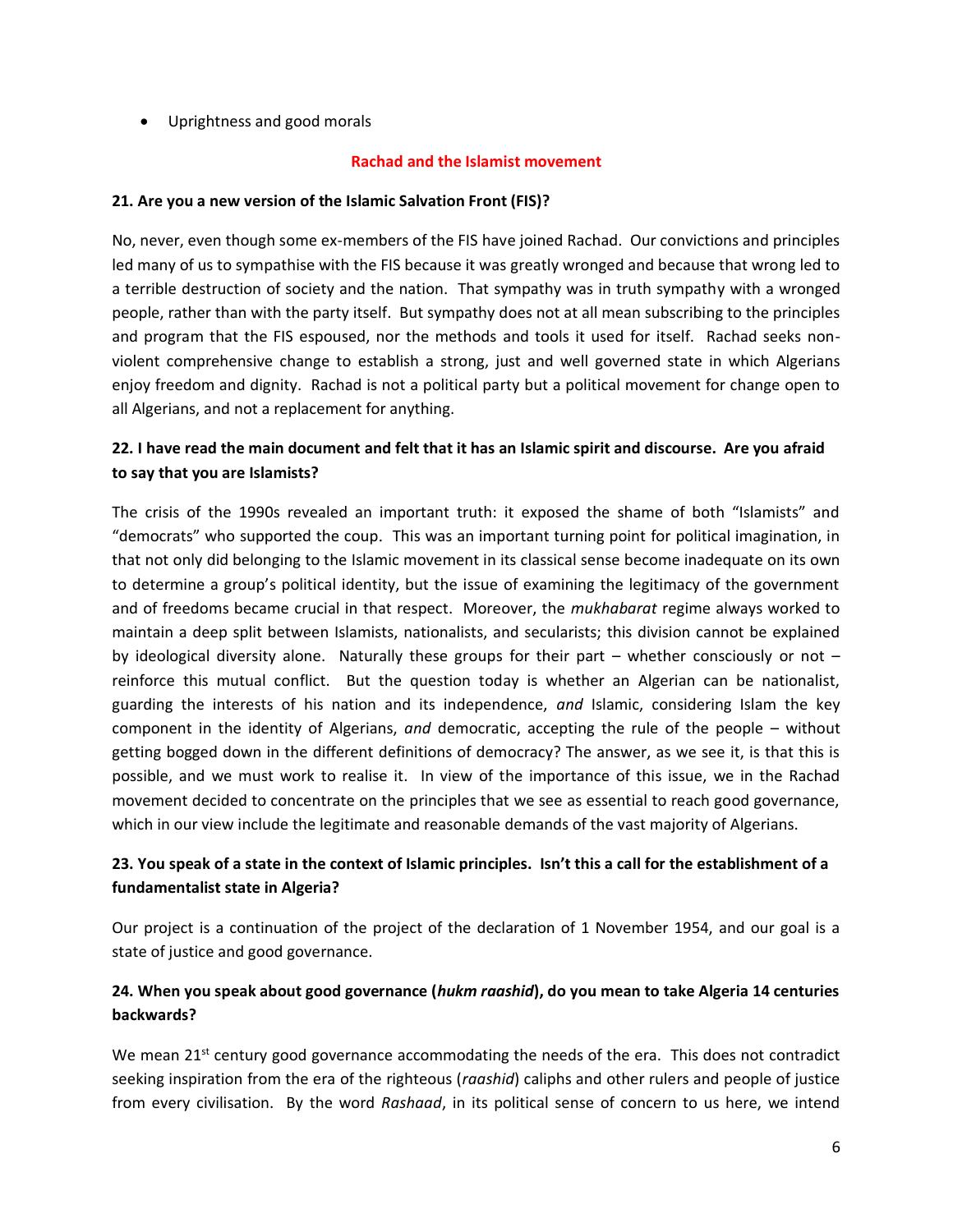primarily to draw attention to a pivotal issue at the heart of the multifaceted problem that Islamic countries in general, and Algeria in particular, are suffering from: the lack of a legitimate government pursuing the community's interests in a just (*raashid*) manner. This word has a particular meaning for Muslims, in that it draws a comparison with a time – sadly short – when the best sense of the word was realised among Muslims. Also, in its modern sense it refers to the effort to improve methods of administration and management of states and organisations.

### **25. Doesn't Islam require you to obey the ruler as long as you don't see open kufr in him?**

It tells us, above that, to forbid evil and remove injustice and tyranny. The Noble Prophet, the peace and blessings of God be upon him, considered the greatest jihad to be a word of truth in the face of a tyrannical ruler.

Those who make excuses for oppression in the name of Islam are committing a great sin against the rights of the faith, the community, and the nation.

### **Rachad and Algerian issues**

## **26. If you manage to overthrow the regime, how will you deal with Amazigh cultural and linguistic demands?**

We see the various languages and tongues as among God's universal miracles, and believe that every community and people and group, big or small, have the right to use and develop their own language or dialect. The rule of law will respect the people in all their diversity because it is built on popular legitimacy. We hope one day to see our state supporting all the cultural particularities that abound in it, to the enrichment of the nation.

# **27. Why are you biased against the opposition parties in Algeria and accuse them of having failed despite their presence on the ground?**

We are not biased against anyone, but we insist on fair criticism. For the details see Rachad charter pp. 5-8.

### **28. Many sources say that the press enjoys many freedoms in Algeria. Do you think so?**

It is an appearance of freedom. True, there is a small margin of freedom, but it is available only to improve the regime's image. The proof is that many papers have closed or been closed just for broaching certain sensitive issues. Papers in Algeria can criticise anyone except those in real authority.

# **29. You accuse the Algerian secret services of being the root cause of Algeria's woes. How will you deal with its members, and in particular the higher-ranking officers, if you manage to overthrow the regime?**

We work to establish elected civilian control over the military. The secret services today are in practice above the law and even the constitution, so after the change there must be a radical reform of this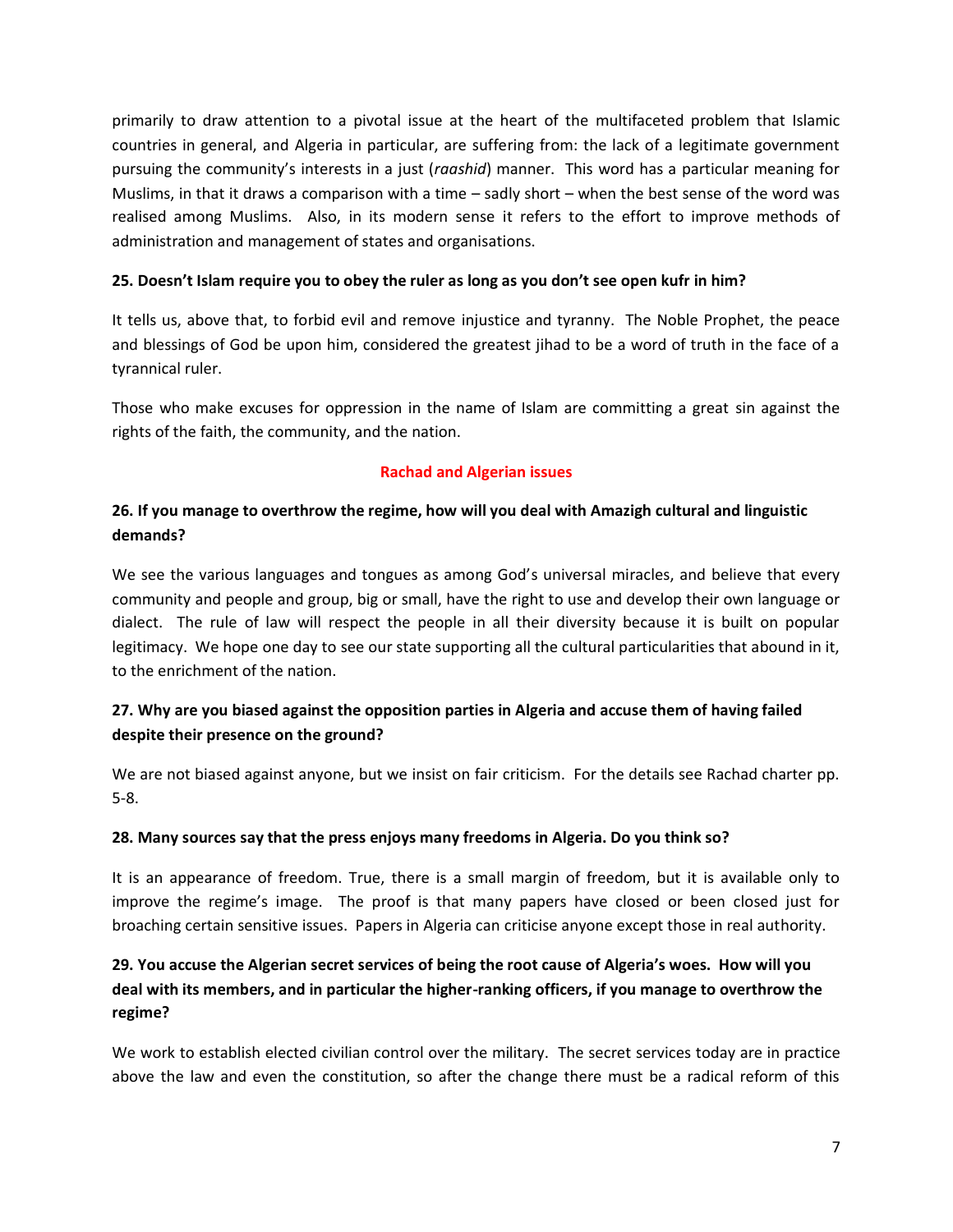apparatus to keep it under the rule of law, to have it monitored by, and accountable to, elected constitutional bodies, and make it an apparatus to protect the people and their interests.

All security and military apparatuses must be under the supervision of the people, and not vice versa.

# **30. I have read the document and did not find many answers on long-standing problems that Algerians are experiencing. Can you tell us how you will solve the problems of lack of housing, or homeless children on the streets, or single mothers, for example?**

That is possible only after changing the current regime and establishing a state of justice and good governance. The experience of Asian countries (for example) has proved that it is possible to solve the problems caused by poverty in a decade or two as long as the political will and good faith are there.

# **Rachad and Foreign Relations**

# **31. Algeria has border problems with its neighbours, particularly Morocco and Libya. How will you deal with this issue?**

With brotherhood and wisdom, and if that cannot be found we will seek judgment from the World Court (see our principles of foreign relations) insert link.

Our starting point is that what will certainly make these states grow closer together is the establishment of systems genuinely based on the rule of law. That will open the borders and lead to the growth of mutual aid in the context of a unity whose absence is already incomprehensible to the people. The unity of the Greater Maghreb is an essential goal of our movement.

# **32. What is your view on the Polisario issue? Is it true that you will recognise the Sahara as part of Morocco?**

In our opinion the Western Sahara dispute can be resolved only in the context of a strong and thoroughgoing pan-Maghreb project lightening the burden of the borders fabricated to divide the people of the Maghreb, who are one people. Unfortunately, this strategic project has been broken for decades, due both to the lack of political will among the leaders of the Maghreb states and to the influence of foreign powers not wanting to see such a federation and seeking to abort it with alternative projects. When the Greater Maghreb is reborn, many of the region's problems will be resolved naturally on the principles of peaceful coexistence.

### **33. Is it true that you hate France and seek revenge for its having once occupied Algeria?**

We neither hate nor are enemies of anyone except those who hate and are enemies of Algeria.

We want to establish peaceful links with France and other states, on the basis of mutual respect and shared interests. We also seek to preserve the memories and rights of our people throughout its history.

### **34. Will you expel the multinational corporations doing business and investing in Algeria?**